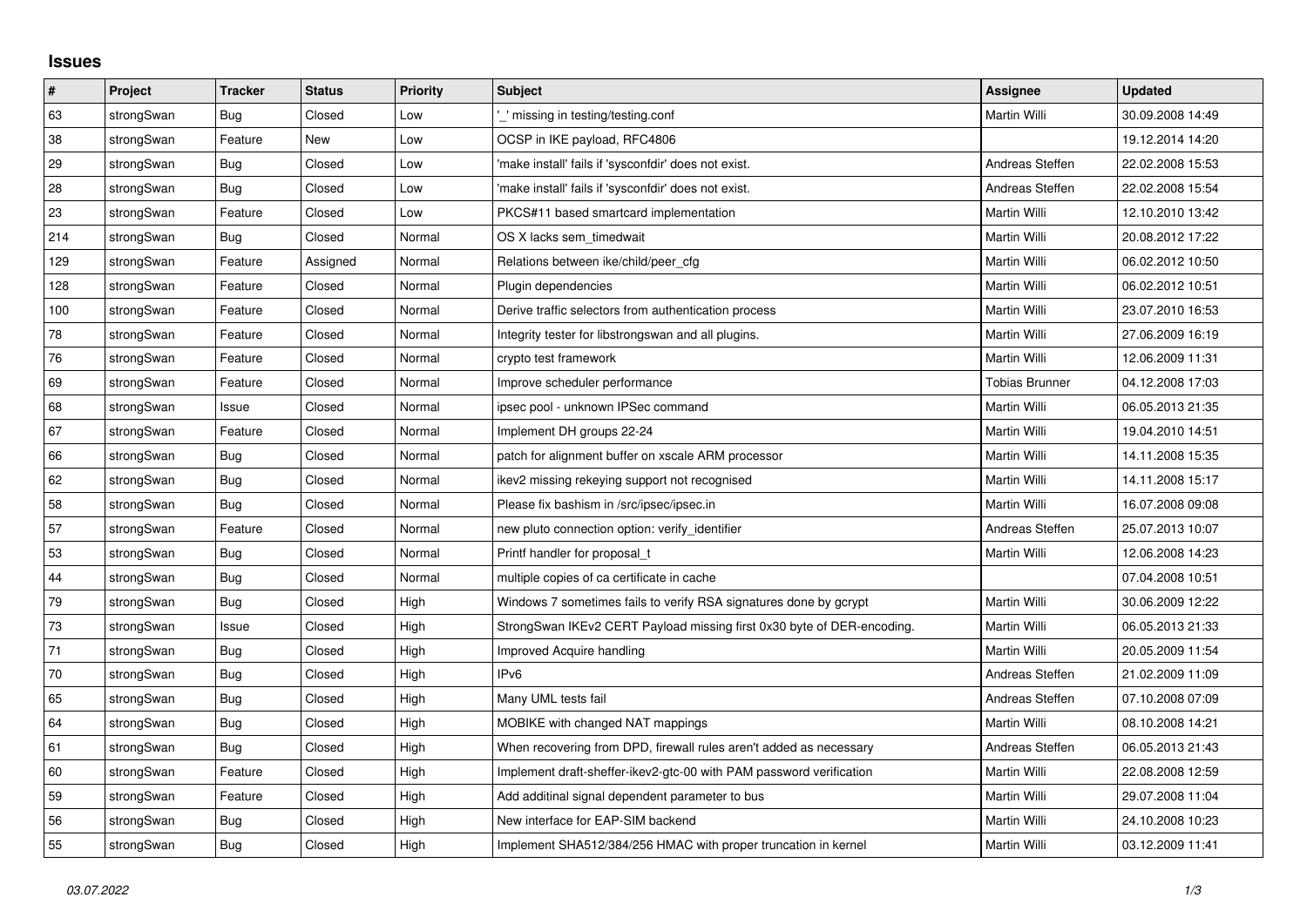| $\vert$ # | Project    | <b>Tracker</b> | <b>Status</b> | <b>Priority</b> | <b>Subject</b>                                               | <b>Assignee</b>       | <b>Updated</b>   |
|-----------|------------|----------------|---------------|-----------------|--------------------------------------------------------------|-----------------------|------------------|
| 54        | strongSwan | Feature        | Closed        | High            | <b>EAP-Identity Server functionality</b>                     | Martin Willi          | 22.08.2008 12:55 |
| 52        | strongSwan | Bug            | Closed        | High            | Migrate ESP sequence number in update_sa                     | <b>Tobias Brunner</b> | 25.06.2008 08:40 |
| 50        | strongSwan | <b>Bug</b>     | Closed        | High            | plutostderrlog option missing                                | Martin Willi          | 11.05.2008 10:10 |
| 49        | strongSwan | <b>Bug</b>     | Closed        | High            | starter log directly to terminal                             | Martin Willi          | 30.04.2009 10:18 |
| 48        | strongSwan | Feature        | Closed        | High            | Parallel trustchain verification                             | Martin Willi          | 16.04.2008 11:33 |
| 47        | strongSwan | Feature        | Closed        | High            | <b>RNG API</b>                                               | Martin Willi          | 16.04.2008 11:27 |
| 46        | strongSwan | Feature        | Closed        | High            | DNS resolving for hosts in ike_cfg                           | Martin Willi          | 09.06.2008 09:34 |
| 45        | strongSwan | Bug            | Closed        | High            | Failure to open SQLite database crashes charon               | Martin Willi          | 07.04.2008 09:16 |
| 43        | strongSwan | Bug            | Closed        | High            | missing certificate_identity in SQL database causes segfault | Martin Willi          | 07.04.2008 10:08 |
| 42        | strongSwan | Feature        | Closed        | High            | CFG attribute handler framework                              | Martin Willi          | 28.04.2009 10:23 |
| 41        | strongSwan | Feature        | Closed        | High            | CFG attribute provider framework                             | Martin Willi          | 16.04.2008 11:24 |
| 40        | strongSwan | Feature        | Closed        | High            | NetworkManager support                                       | Martin Willi          | 22.08.2008 12:54 |
| 39        | strongSwan | Feature        | Rejected      | High            | Configuration support in Manager                             | <b>Martin Willi</b>   | 04.07.2014 11:07 |
| 37        | strongSwan | Feature        | Closed        | High            | Hash and URL support for IKEv2                               | <b>Tobias Brunner</b> | 18.04.2008 13:38 |
| 36        | strongSwan | Bug            | Closed        | High            | strongswan-4.2.0 does not compile with uclibc                | <b>Martin Willi</b>   | 04.04.2008 13:51 |
| 35        | strongSwan | <b>Bug</b>     | Closed        | High            | ikev2/ocsp-no-signer-cert scenario segfaults                 | Martin Willi          | 02.04.2008 09:45 |
| 34        | strongSwan | <b>Bug</b>     | Closed        | High            | ikev2/multi-level-ca-loop segfaults                          | <b>Martin Willi</b>   | 31.03.2008 09:19 |
| 33        | strongSwan | Bug            | Closed        | High            | ikev2/crl-revoked scenario broken                            | Martin Willi          | 19.03.2008 19:02 |
| 32        | strongSwan | Bug            | Closed        | High            | ikev2/rw-no-idr scenario fails                               | Martin Willi          | 19.03.2008 11:13 |
| 31        | strongSwan | Bug            | Closed        | High            | ikev2/rw-eap-aka-rsa scenario fails                          | Martin Willi          | 19.03.2008 15:25 |
| 30        | strongSwan | Feature        | Closed        | High            | Certificate caching                                          | Martin Willi          | 02.04.2008 14:50 |
| 27        | strongSwan | Feature        | Closed        | High            | Create a database API                                        | Martin Willi          | 19.02.2008 15:16 |
| 26        | strongSwan | Bug            | Closed        | High            | Port all tools to new crypto/credential APIs                 | Martin Willi          | 21.03.2008 18:04 |
| 25        | strongSwan | Feature        | Closed        | High            | alternative crypto implementation                            | Martin Willi          | 31.05.2008 09:49 |
| 24        | strongSwan | Feature        | Closed        | High            | Update doxygen documentation                                 | Martin Willi          | 22.02.2008 16:07 |
| 22        | strongSwan | Feature        | Closed        | High            | OCSP support                                                 | Martin Willi          | 10.03.2008 18:41 |
| 21        | strongSwan | Feature        | Closed        | High            | CRL support                                                  | Martin Willi          | 10.03.2008 18:40 |
| 20        | strongSwan | Feature        | Closed        | High            | Pluggable fetcher plugins                                    | Martin Willi          | 18.02.2008 09:58 |
| 19        | strongSwan | Feature        | Closed        | High            | Include EAP-MD5 into trunk                                   | Martin Willi          | 13.12.2007 09:48 |
| 18        | strongSwan | Feature        | Closed        | High            | Merge EAP-AKA module into trunk                              | Martin Willi          | 13.12.2007 09:47 |
| 17        | strongSwan | Feature        | Closed        | High            | Pluggable crypto modules                                     | Martin Willi          | 15.02.2008 09:36 |
| 16        | strongSwan | Feature        | Closed        | High            | Generic plugin architecture                                  | Martin Willi          | 15.02.2008 09:37 |
| 15        | strongSwan | Feature        | Closed        | High            | Implement rauthentication using RFC4478                      | Martin Willi          | 30.11.2007 14:55 |